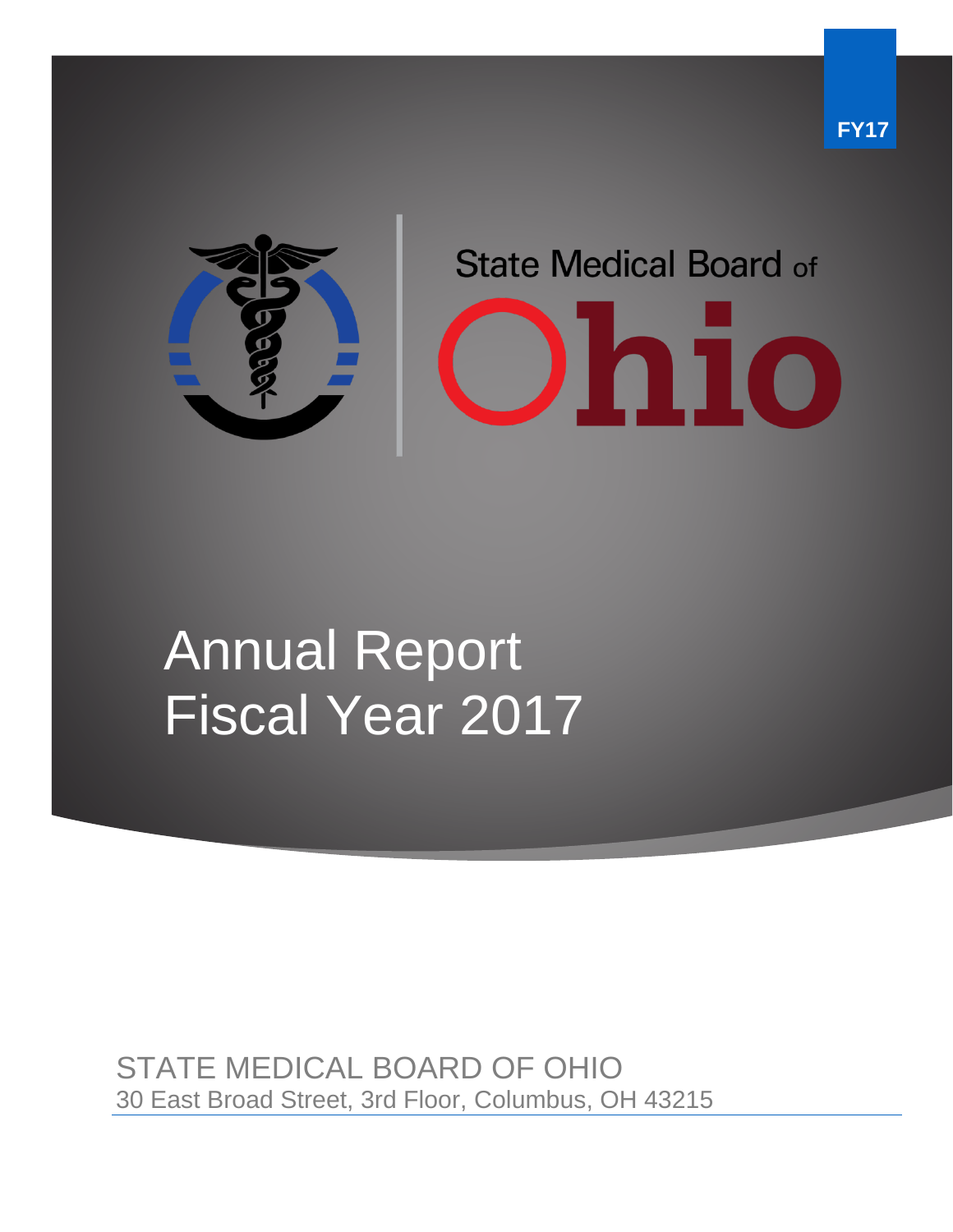### **State Medical Board of Ohio Annual Report July 1, 2016 – June 30, 2017: Fiscal Year 2017 (FY17)**

### **Table of Contents**

Published –July 27, 2017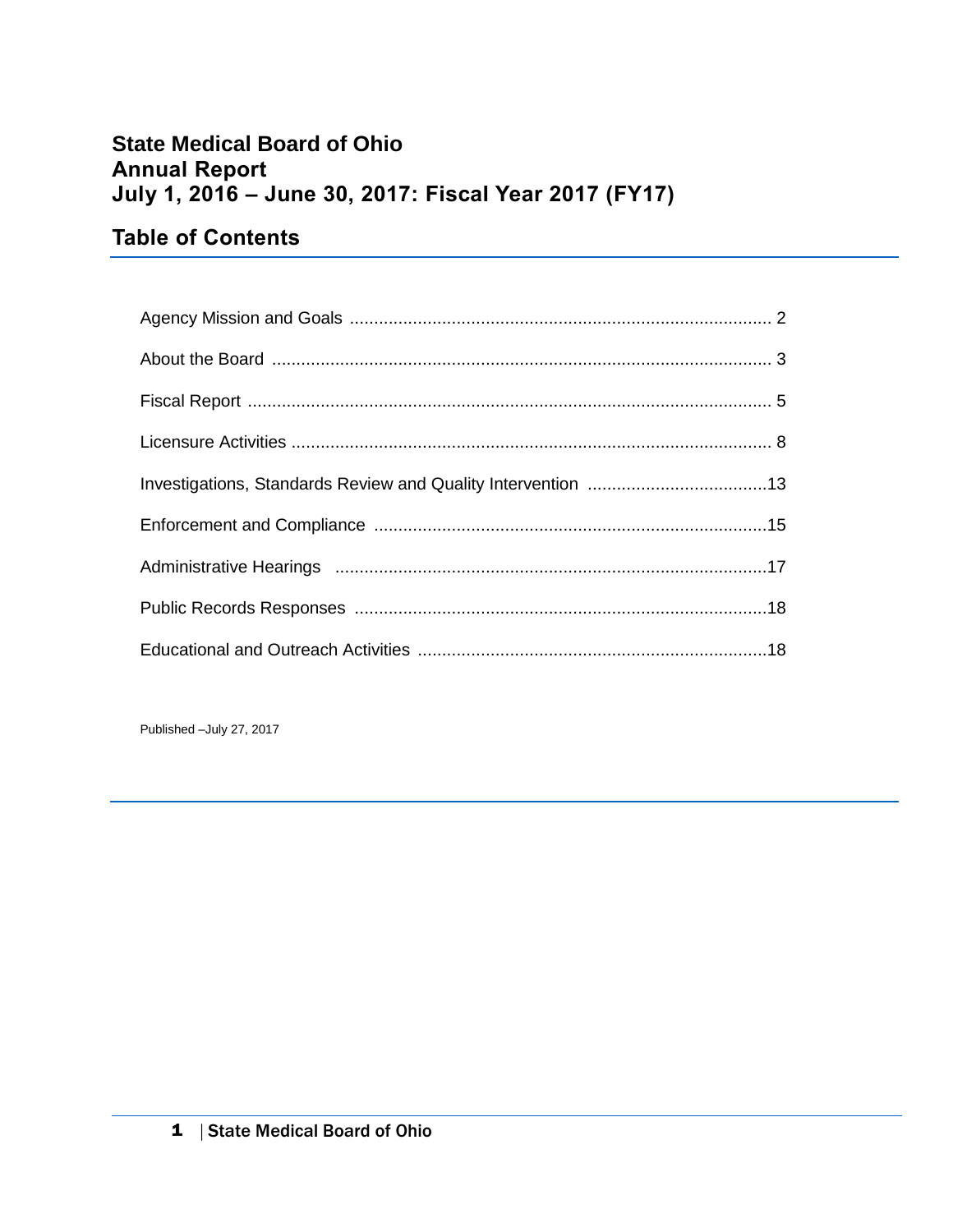# **Agency Mission & Goals**

The State Medical Board of Ohio issues licenses and oversees the practice of allopathic physicians (MD), osteopathic physicians (DO), podiatric physicians (DPM), massage therapists (LMT), and cosmetic therapists (CT) under the authority of the Medical Practices Act, Chapter 4731, Ohio Revised Code (ORC). The Medical Board continues to regulate naprapaths and mechanotherapists licensed by the Board before March 1992.

The Medical Board also regulates Physician Assistants, ORC 4730, Anesthesiologist Assistants, ORC 4760, Acupuncture & Oriental Medicine, ORC 4762, Radiologist Assistants, ORC 4774, and Genetic Counselors, ORC 4778.

The Medical Board's regulatory responsibilities include investigating complaints against applicants and licensees and taking disciplinary action against those who violate the public health and safety standards set by the General Assembly and the Medical Board.

### **Agency Mission**

To protect and enhance the health and safety of the public through effective medical regulation.

### **Agency Goals**

- ➢ Ensure persons practicing medicine meet sufficient standards of education, training, competence and ethics.
- ➢ Define and advocate for standards of safe medical practice.
- $\triangleright$  Prohibit persons from practicing medicine whose violations are so egregious as to forfeit the privilege or who otherwise lack the legal authority.
- ➢ Provide information about the licensees of the Medical Board, the Board's functions and operations, and the laws governing the practice of medicine.
- $\triangleright$  Achieve and maintain the highest possible levels of organizational efficacy.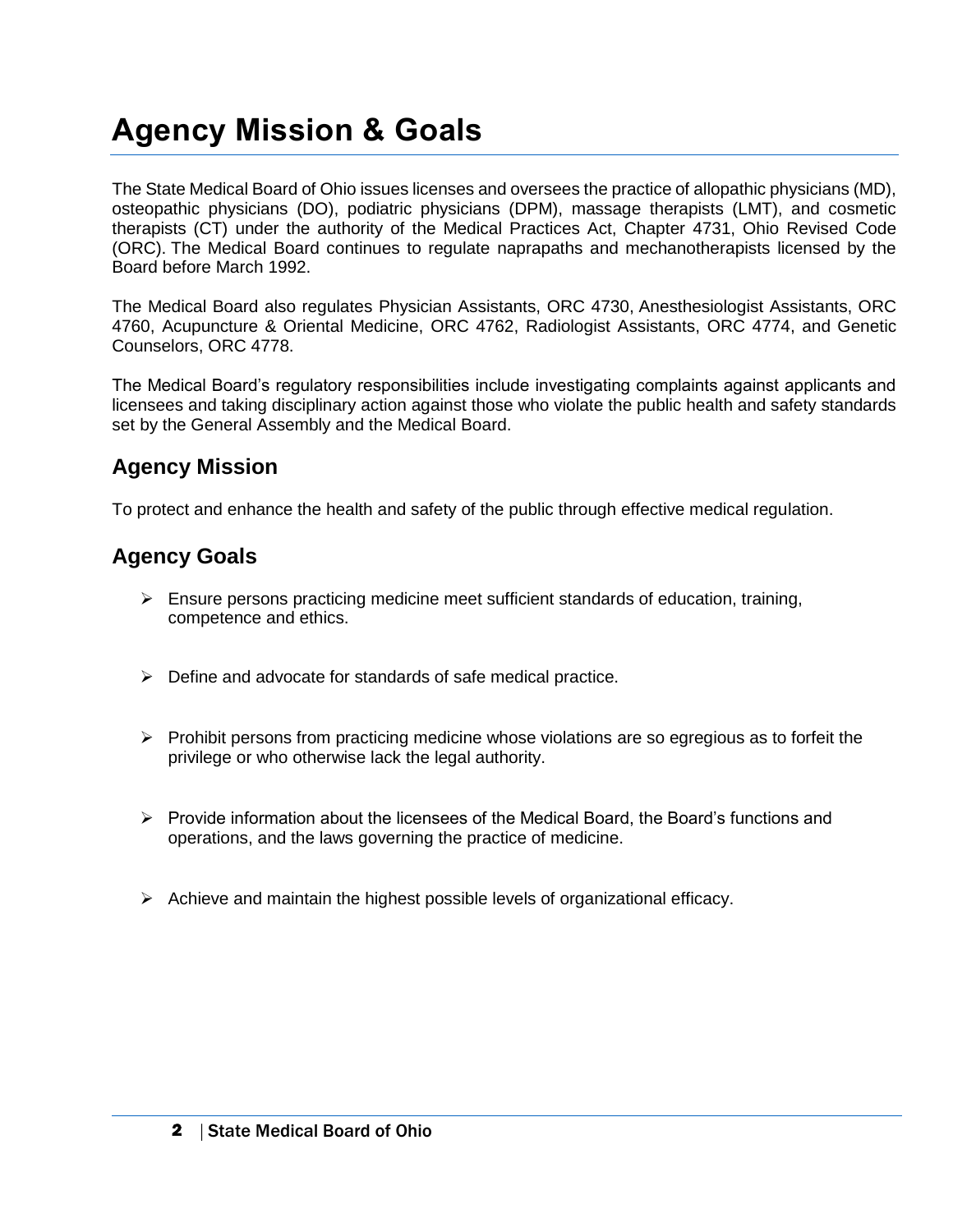### **About the Medical Board**

**Composition:** The State Medical Board of Ohio is comprised of twelve members: nine physicians (seven MD, one DO, one DPM) and three non-physician public members. The Board members are appointed by the Governor and serve five-year terms. Appointment terms are staggered to provide continuity and Board members may be reappointed. Two members are selected by their peers on the Board to serve as the Board's Secretary and Supervising Member who oversee the Board's investigatory and enforcement processes.

During FY17, the Medical Board met each month in the Administrative Hearing Room on the  $3<sup>rd</sup>$  floor of the Rhodes Office Tower, 30 East Broad Street, Columbus, Ohio. Meeting agendas and minutes are available on the Board's website, med.ohio.gov.

In addition to the regularly scheduled monthly meetings in FY17, the Board met two times by telephone conference (8/1/16 and 2/13/17) to issue summary suspensions or accept a voluntary surrender of a license and held one retreat to discuss specific issues.

#### **Board members during FY17:**

**Amol Soin, MD, MBA** President Dayton – Pain Management Term: 4/17/2013 – 3/18/2018

**Kim G. Rothermel, MD Secretary** Columbus – Pediatrics Term: 3/20/2017 – 3/18/2022

**Richard Edgin, MD** Columbus – Gastroenterology Term: 8/11/2015 – 3/18/2020

**Donald R. Kenney, Sr.** Westerville – Public Member Term: 2/13/2012 – 7/31/2017

**Michael Schottenstein, MD** Columbus – Psychiatry Term: 6/12/2015 – 3/18/2018

**Ronan Factora, MD** Cleveland – Geriatrics Term: 8/12/2016 – 3/18/2019 **Robert Giacalone, RPh, JD** Vice President Dublin – Public Member Term: 10/29/2013 – 7/31/2018

**Bruce Saferin, DPM**  Supervising Member Toledo – Podiatry Term: 9/10/2013 – 12/27/2017

**Michael Gonidakis, JD** Columbus – Public Member Term: 10/29/2012 – 7/31/2017

**Andrew Schachat, MD** Cleveland – Ophthalmology Term: 7/2/2014 – 3/18/2019

**Anita M. Steinbergh, DO** Columbus – Family Medicine Term: 7/8/1993 – 4/25/2018

**Mark A. Bechtel, MD** Columbus – Dermatology Term: 1/3/2017 – 3/18/2021 Mr. Gonidakis served as Board president 7/1/16 through 12/31/16.

Dr. Soin served as Board president 1/1/17 through 6/30/17.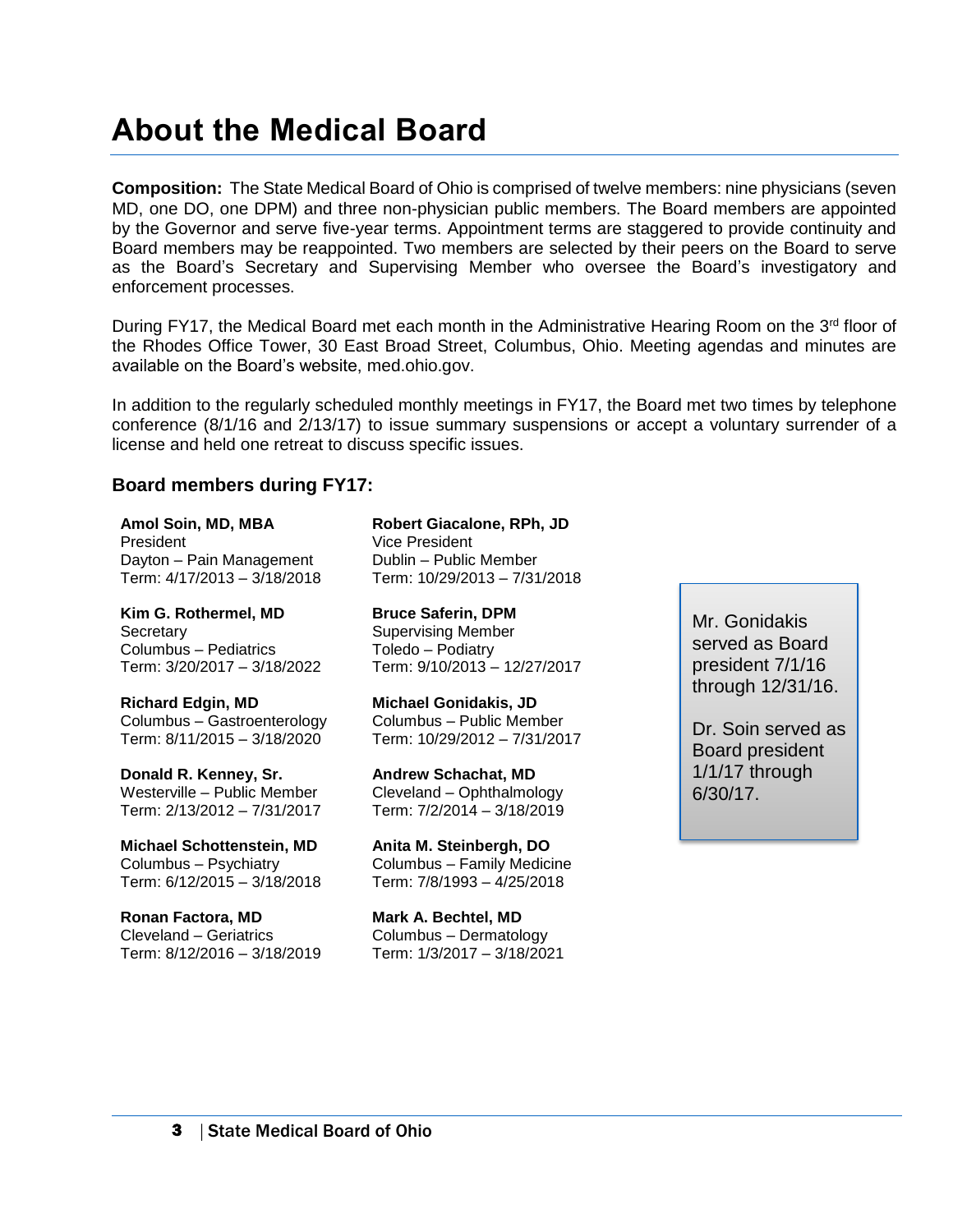# **About the Medical Board**



*Front row, left to right: Dr. Saferin, Dr. Rothermel, Dr. Steinbergh, Dr. Bechtel, Dr. Edgin. Back row, left to right: Mr. Giacalone, Dr. Soin, Dr. Factora, Mr. Kenney, Mr. Gonidakis, Dr. Schottenstein, Dr. Schachat.*

**Board Committees:** The Medical Board addresses a variety of issues through its standing committees. Committees formulate recommendations that are forwarded to the full Board for action.

Committee meetings are generally held the day of the monthly Board meeting and committee agendas are posted on the Medical Board's website. Board actions on committee recommendations are included in the Board meeting minutes.

**Physician Assistant Policy Committee:** The Physician Assistant Policy Committee (PAPC) is currently the only statutorily required committee of the Medical Board. In compliance with ORC 4730.05, the PAPC meets at least four times per calendar year to review and make recommendations concerning the education and licensure requirements for physician assistants; existing and proposed rules pertaining to the practice of physician assistants and the supervisory relationship between physician assistants and supervising physicians; application forms and procedures; and physician-delegated prescriptive authority for physician assistants in accordance with ORC 4370.38. Recommendations made by the PAPC are forwarded to the Board's Physician Assistant/Scope of Practice Committee for further review and recommendation to the full Board.

**Agency Staffing and Funding:** The Executive Director oversees day-to-day operations of the agency. During FY17, staffing levels included 82.5 positions. Medical Board operations are funded exclusively through licensing and other authorized fees that are non-general revenue fund sources.

**Staffing Strategy:** Whenever a vacancy occurs, the Board re-examines the need for the specific duties and priorities before backfilling the position. In many cases a vacant position is repurposed to another area of higher need. During FY17 the Board continued to operate within its personnel ceiling of 82.5 positions. Temporary services were used as needed to address any gaps in workflow.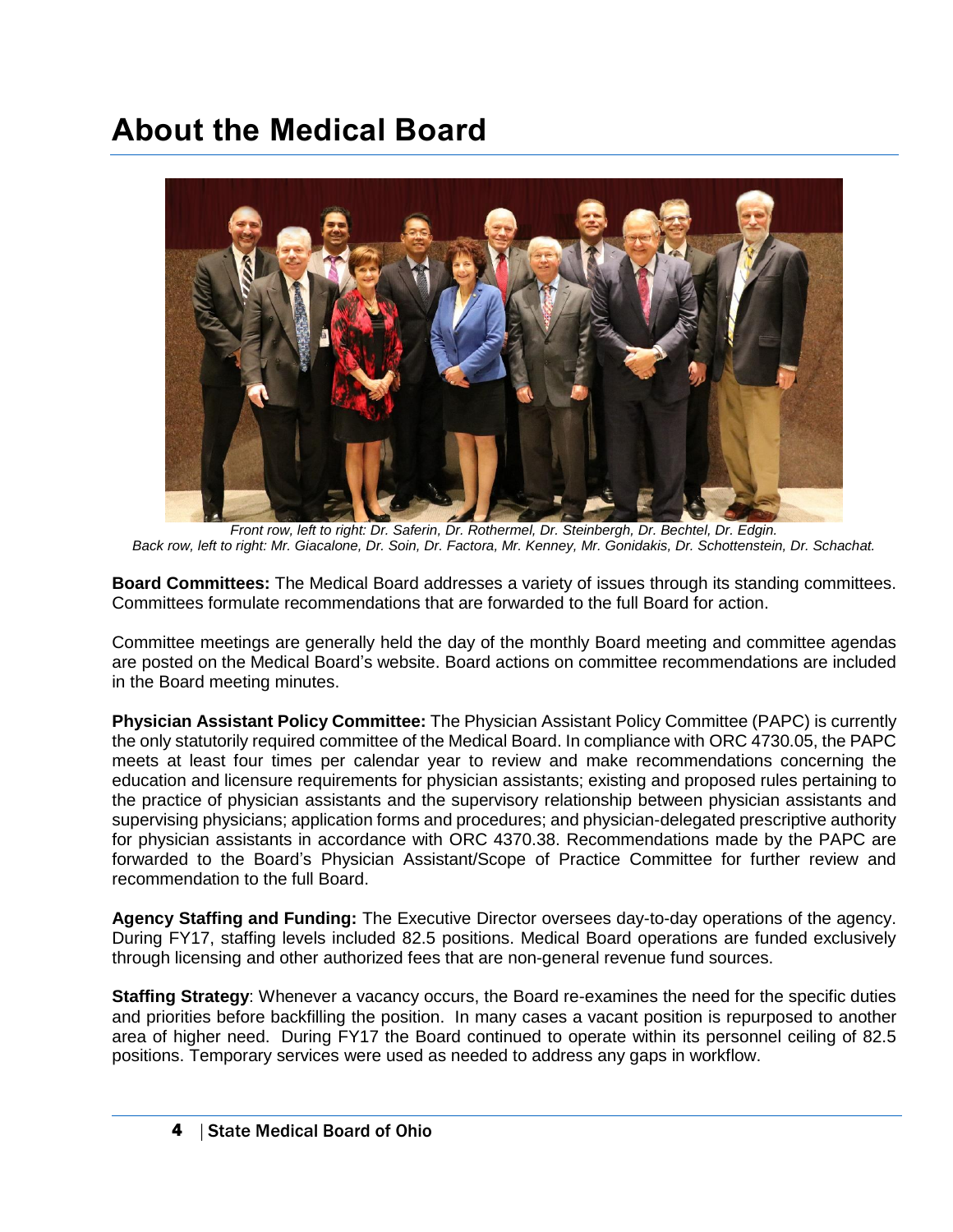# **Fiscal Report**

### **FY17 Revenue by Revenue Category**

Medical Board operations are funded exclusively through licensing and other authorized fees. The Board receives no funding from the state's general revenue sources. FY17 revenue totaled \$9,729,510.

| <b>By Revenue Category</b>        | <b>EY17</b>   |
|-----------------------------------|---------------|
| (422005) Renewal                  | \$6,873,225   |
| (426095) Reinstatement            | \$<br>308,915 |
| (426096) Restoration              | \$<br>38,070  |
| (426097) Certificate of License   | \$1,489,570   |
| (426098) Training Certificate     | \$<br>181,725 |
| (426099) Training Cert Renewal    | \$<br>159,810 |
| (426100) Pre-Ed Certificate       | \$<br>103,110 |
| (426106) Dup Certificates/Wallets | \$<br>7,140   |
| (426108) Special Activity         | \$<br>2,000   |
| (426119) Telemedicine             | \$<br>600     |
| (426110) Telemedicine Renewal     | \$<br>20,520  |
| (426119) Reinstatement Penalty    | \$<br>97,350  |
| (426120) Restoration Penalty      | \$<br>23,775  |
| (426121) Cert of Verification     | \$<br>388,250 |
| (450022) Fines                    | \$<br>33,500  |
| (452518) Public Records           | \$<br>15      |
| (452525) Reimbursement-Various    | \$<br>1,935   |
| Total                             | \$9,729,510   |

**Fining Authority**: The Medical Board was granted the authority to levy fines in tandem with formal action against licensees (for conduct after September 27, 2015). During FY17, the Board collected \$33,500 in fines. The money from fines supports education and outreach efforts.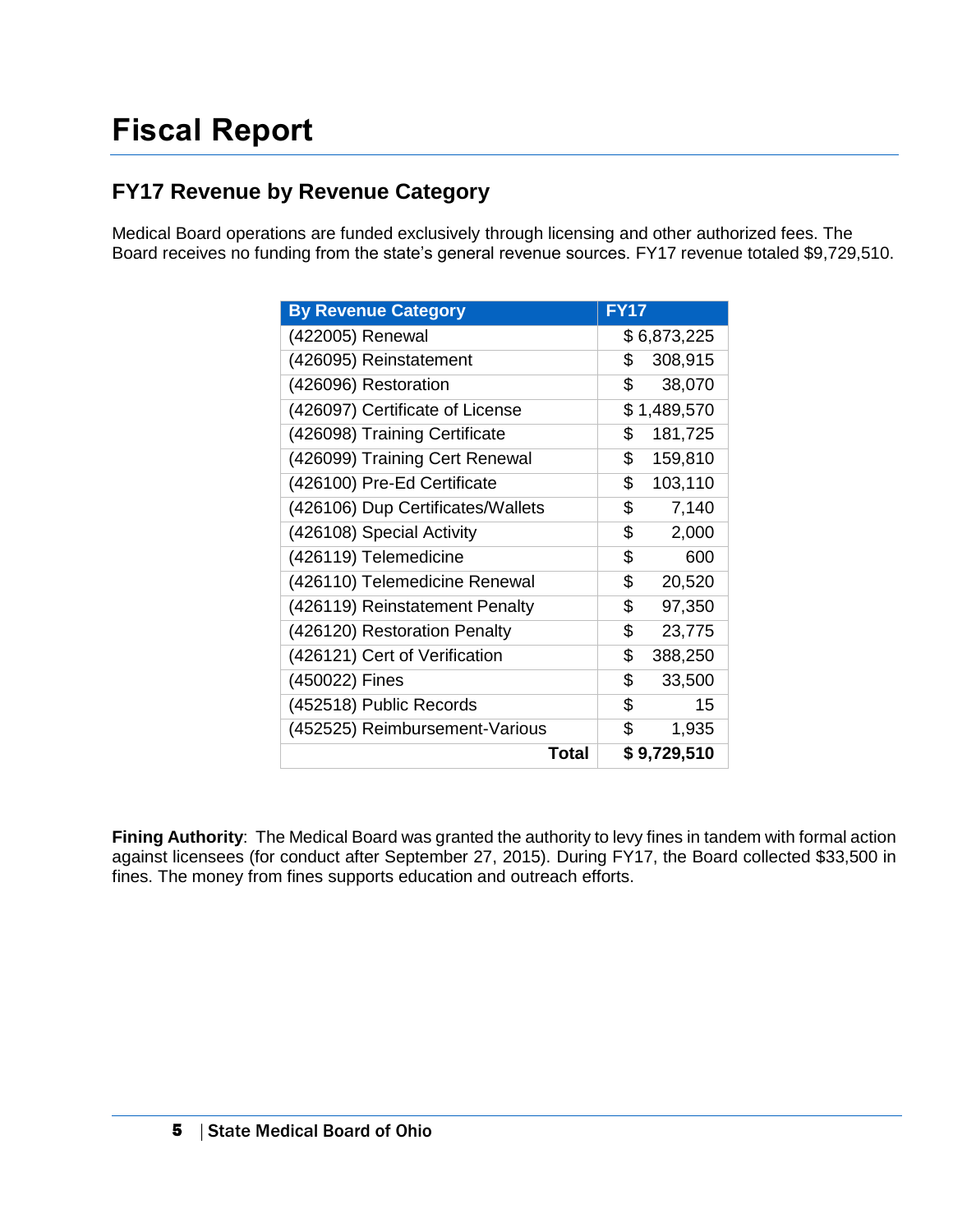### **FY 17 Revenue by License Type**

| <b>By License Type</b>                  | <b>FY17</b> |
|-----------------------------------------|-------------|
| MD -- Medicine                          | \$6,725,280 |
| DO -- Osteopathic Medicine              | \$1,135,720 |
| MT -- Massage Therapist                 | \$802,650   |
| LICS -- Misc./Mechano./Limited Br.      | \$395,390   |
| MDEXP -- MD Expedited                   | \$223,000   |
| PA -- Physician Assistant               | \$222,700   |
| <b>DPM -- Podiatric Medicine</b>        | \$163,075   |
| DOEXP -- DO Expedited                   | \$29,000    |
| <b>GC -- Genetic Counselor</b>          | \$11,625    |
| CT -- Cosmetic Therapist                | \$7,175     |
| <b>CCE -- Conceded Eminence</b>         | \$4,000     |
| <b>CRF -- Clinical Research Faculty</b> | \$3,000     |
| AA -- Anesthesiologist Assistant        | \$2,450     |
| <b>STAFF/OTHER Reimbursements</b>       | \$1,935     |
| <b>AC -- Acupuncturist</b>              | \$800       |
| RA -- Radiology Assistant               | \$600       |
| <b>OM -- Oriental Medicine</b>          | \$425       |
| DO -- Telemedicine                      | \$335       |
| MD -- Telemedicine                      | \$335       |
| PUBL -- Public Records (copies)         | \$15        |
| <b>Total</b>                            | \$9,729,510 |

#### **Physician Loan Repayment Program (PLRP)**

Physician loan repayment program contribution: \$460,520

Physician licensure biennial renewal fees are \$305 and \$285 of the fee supports Medical Board operations. The remaining \$20 is deposited in the state treasury to the credit of the Physician Loan Repayment Fund as required in ORC 4731.281(B)(1)(h), to support the PLRP managed by the Ohio Department of Health. The Physician Loan Repayment Program is designed to recruit or retain primary care physicians for underserved communities and populations. In exchange for loan repayment assistance, the physicians commit to a minimum of two years of practice at an eligible site in a Health Professional Shortage Area (HPSA) or Health Resource Shortage Area, accept Medicare and Medicaid, and see patients regardless of ability to pay.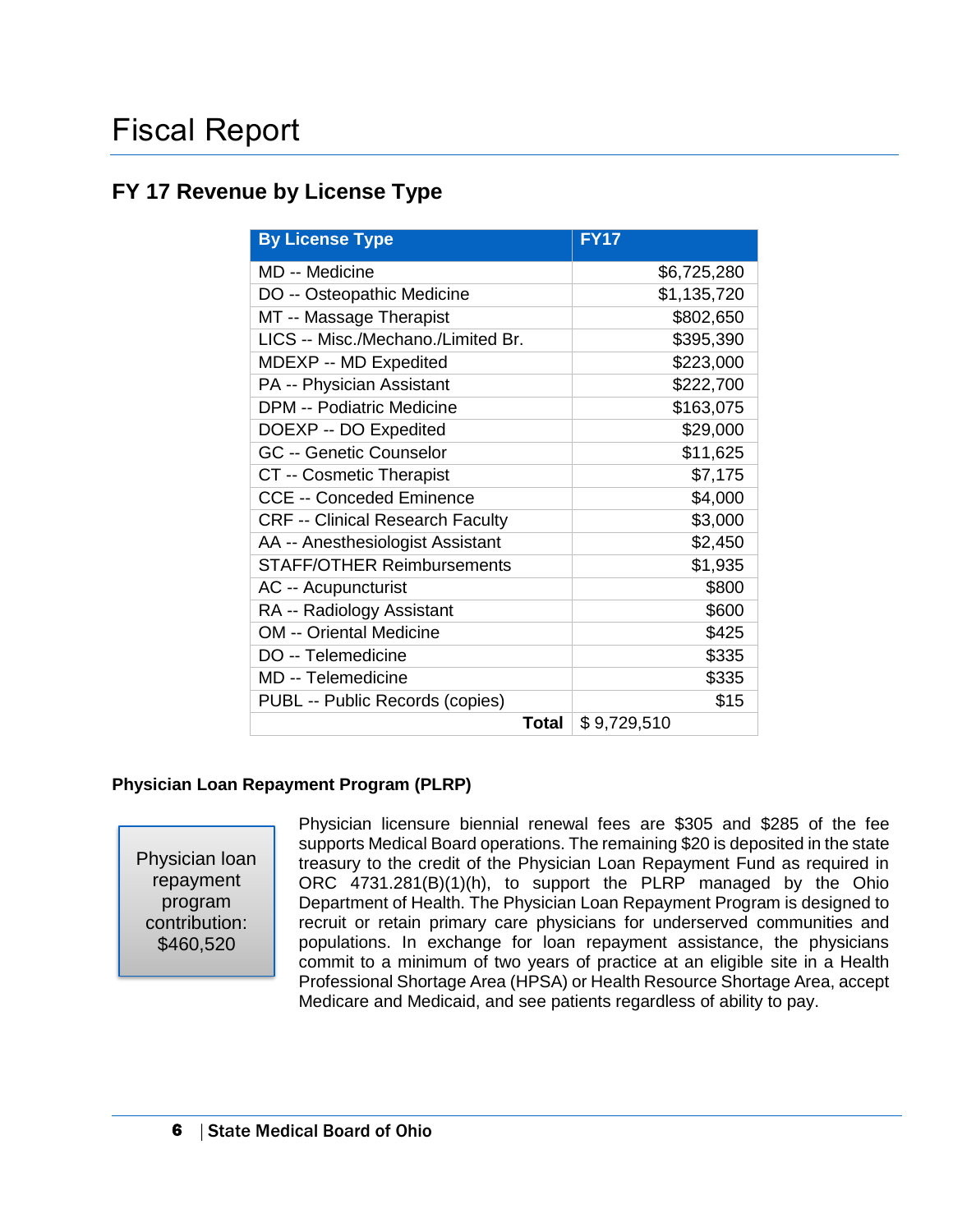# Fiscal Report

### **FY17 Expenditures**

The Medical Board's spending authority is authorized by the legislature through the biennial budget process.

| <b>By Expense Category</b>         | <b>FY17</b>   |
|------------------------------------|---------------|
| Payroll                            | \$7,185,899   |
| <b>Purchased Personal Services</b> | 313,526<br>S  |
| <b>Operating Expenses</b>          | 919,651<br>\$ |
| <b>Travel Reimbursements</b>       | \$<br>56,525  |
| Equipment                          | 22,724<br>\$  |
| Refund/Transfers/Reimbursements    | 25,220<br>S   |
| Total                              | \$8,523,545   |

| <b>By Division</b>                    | <b>FY17</b>   |
|---------------------------------------|---------------|
| (355) Board Members (& PAPC)          | \$<br>118,125 |
| (203) Strategic Services              | \$1,093,177   |
| (253) Compliance                      | 176,261<br>\$ |
| (254) Enforcement                     | \$<br>960,409 |
| (100) Executive                       | 352,316<br>\$ |
| (300) Hearing Unit                    | \$<br>406,375 |
| (252) Investigations                  | \$2,119,601   |
| (120) Legal & Policy                  | \$<br>734,140 |
| (202) Licensure/Renewal               | \$1,178,113   |
| (255) Quality Intervention            | \$<br>311,504 |
| (152) Operations (HR/Fiscal/Overhead) | \$1,127,524   |
| Total                                 | \$8,523,545   |

The State Medical Board of Ohio continues to be financially solvent, with a cash balance of \$ 4.15 million as of June 30, 2017. During FY17, the Board transferred \$1.488 million from its cash balance to the Department of Administrative Services for development of the eLicense 4.0 project.

Operating fund cash balance: \$4,151,806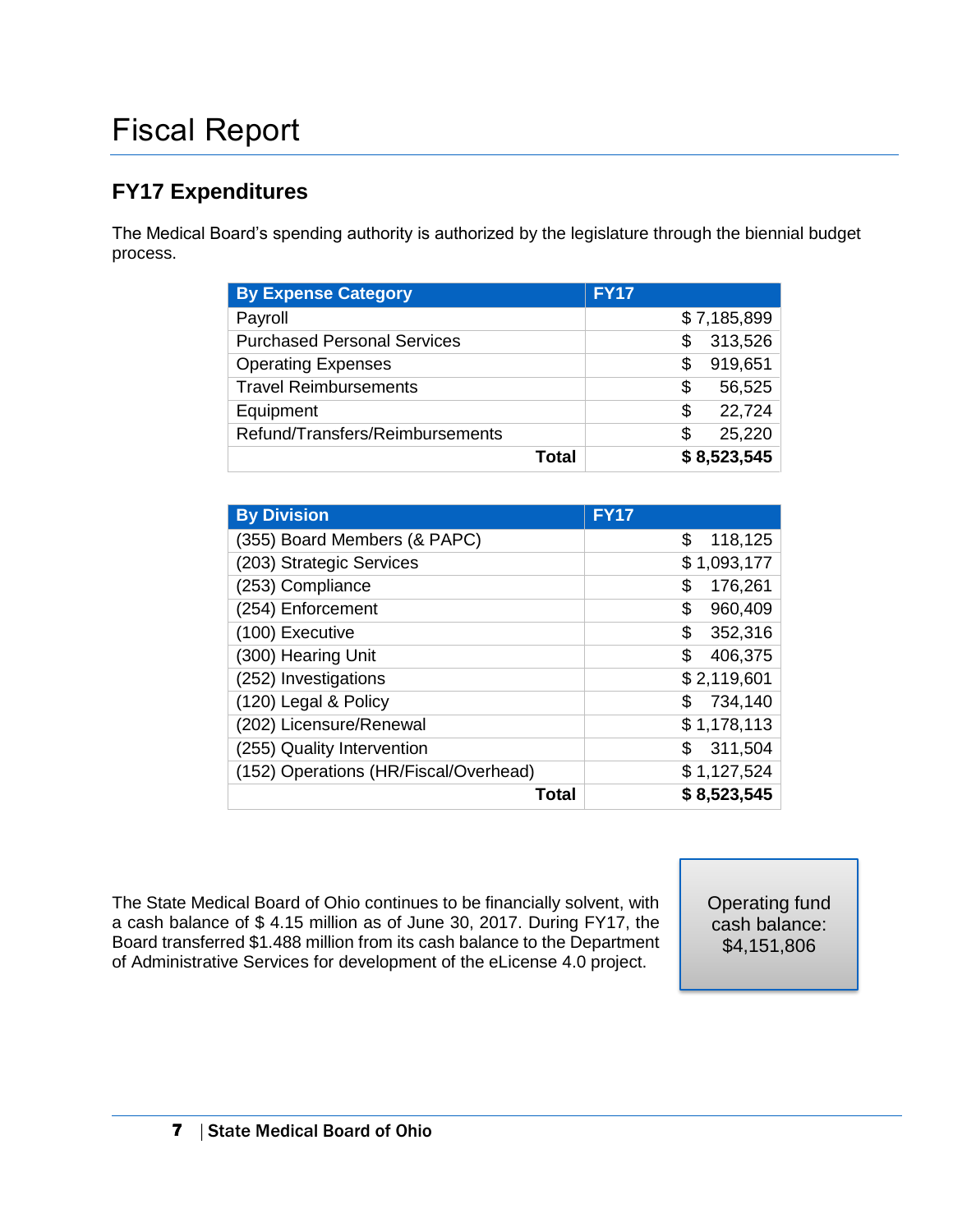The licensure responsibilities of the Medical Board ensure that those practicing medicine and the other professions regulated by the agency meet sufficient standards of education, training, competency and ethics. The training, education and other requirements for licensure for each profession established through Ohio law are available on the Medical Board's website. The count includes Ohio license holders living both in-state and out-of-state.

|                                       | <b>Total Active Licenses as of</b> |              |                 |         |
|---------------------------------------|------------------------------------|--------------|-----------------|---------|
| <b>License Type</b>                   | 6/30/17                            | 6/30/16      | 6/30/15         | 6/30/14 |
| Allopathic Physician - MD             | 41,533                             | 40,665       | 40,222          | 39,108  |
| Massage Therapist - LMT               | 11,947                             | 11,560       | 12,350          | 12,199  |
| Osteopathic Physician - DO            | 6,430                              | 6,164        | 5,931           | 5,685   |
| <b>MD Training Certificate</b>        | 3,989                              | 3,594        | 4,341           | 4,441   |
| Physician Assistant - PA              | 3,506                              | 2,720        | 2,962           | 2,639   |
| <b>DO Training Certificate</b>        | 1,162                              | 1,071        | 1,147           | 1,145   |
| Podiatric Physician - DPM             | 977                                | 969          | 984             | 989     |
| <b>Genetic Counselor</b>              | 265                                | 221          | 171             | 130     |
| Anesthesiologist Assistant - AA       | 262                                | 241          | 205             | 198     |
| Acupuncturist - LAc                   | 243                                | 242          | 234             | 205     |
| Cosmetic Therapist - CT               | 177                                | 183          | 177             | 179     |
| <b>Telemedicine Licenses</b>          | 157                                | 134          | 168             | 167     |
| <b>DPM Training Certificate</b>       | 93                                 | 96           | 125             | 124     |
| <b>Oriental Medicine Practitioner</b> | 41                                 | 32           | 24              | 17      |
| Radiologist Assistant - RA            | 15                                 | 14           | 12 <sup>2</sup> | 9       |
| Mechanotherapist - DM                 | 14                                 | 15           | 18              | 24      |
| Naprapath - NAP                       | 1                                  | $\mathbf{1}$ | 1               | 1       |
| <b>Total</b>                          | 70,638                             | 67,922       | 69,072          | 67,260  |

### **Licensees Regulated by the Medical Board**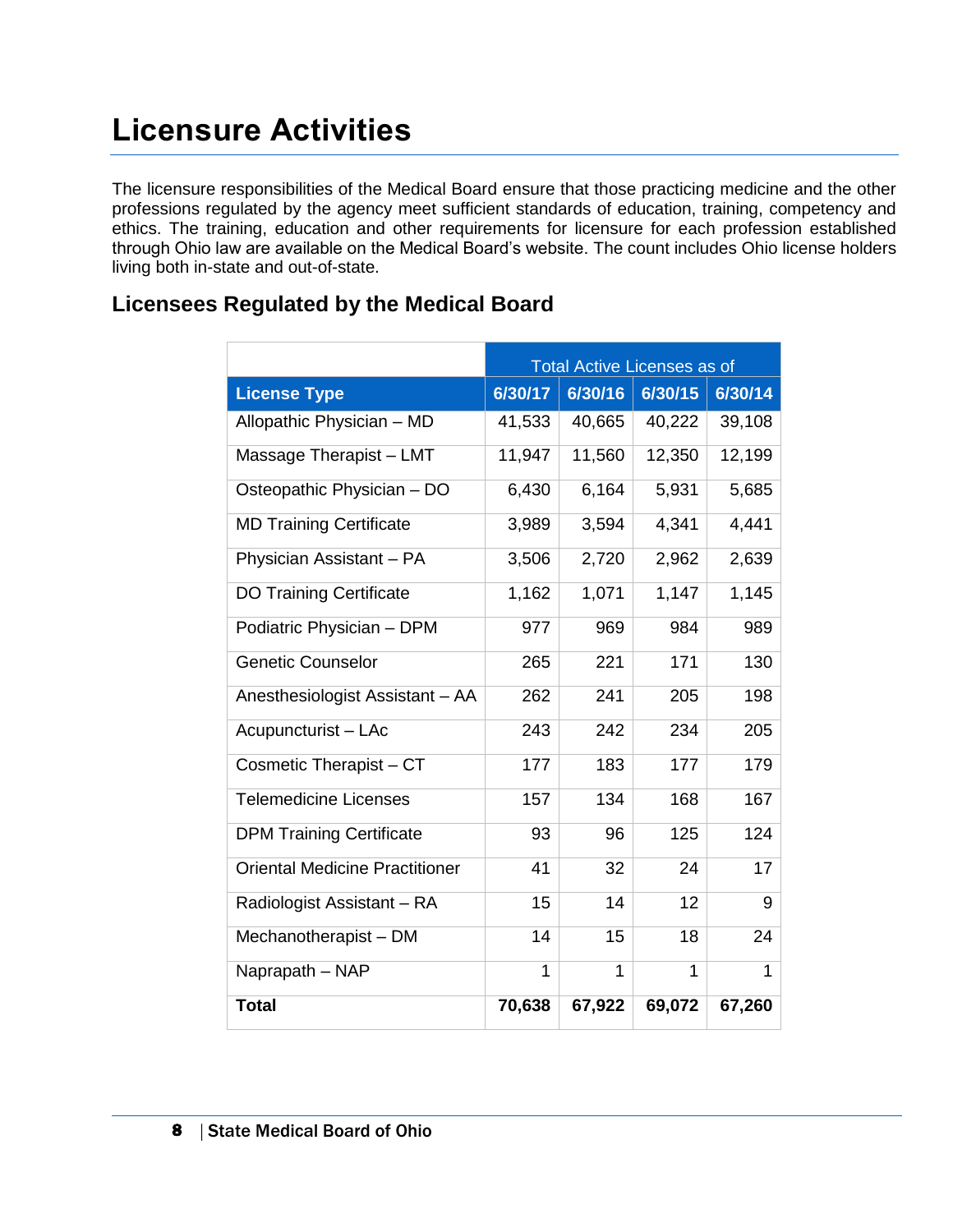### **Initial Licenses Issued**

The following table illustrates the number and types of initial licenses to practice issued annually by the Medical Board.

| <b>Type of License</b>                | <b>FY17</b> | <b>FY16</b>    | <b>FY15</b> | <b>FY14</b> |
|---------------------------------------|-------------|----------------|-------------|-------------|
| Allopathic Physician (MD)             | 2,703       | 2,299          | 2,427       | 2,386       |
| Osteopathic Physician (DO)            | 577         | 466            | 461         | 461         |
| Massage Therapist                     | 573         | 617            | 629         | 624         |
| <b>Physician Assistant</b>            | 411         | 344            | 309         | 275         |
| <b>Genetic Counselor</b>              | 62          | 55             | 43          | 130         |
| Podiatric Physician (DPM)             | 46          | 33             | 29          | 42          |
| Anesthesiologist Assistant            | 25          | 24             | 23          | 9           |
| Acupuncturist                         | 9           | 19             | 27          | 15          |
| <b>Cosmetic Therapist</b>             | 7           | $\overline{7}$ | 13          | 6           |
| <b>Oriental Medicine Practitioner</b> | 7           | 10             | 7           | 16          |
| <b>Radiologist Assistant</b>          | 3           | $\overline{2}$ | 3           | 0           |
| Total                                 | 4,420       | 3,876          | 3,971       | 3,964       |

### **FY17 License Processing Timelines**

**Processing time of application without a complaint**\*

| <b>License Type</b> | <b>Total Issued</b> | <b>Median</b><br><b>Processing</b><br><b>Days</b> | <b>One Standard</b><br><b>Deviation</b><br>above median | <b>One Standard</b><br><b>Deviation</b><br>below median |
|---------------------|---------------------|---------------------------------------------------|---------------------------------------------------------|---------------------------------------------------------|
| MD & DO             | 2.621               | 26                                                | 42%                                                     | 48%                                                     |
| <b>DPM</b>          | 41                  | 22                                                | 37%                                                     | 49%                                                     |
| MT & CT             | 443                 | 30                                                | 37%                                                     | 47%                                                     |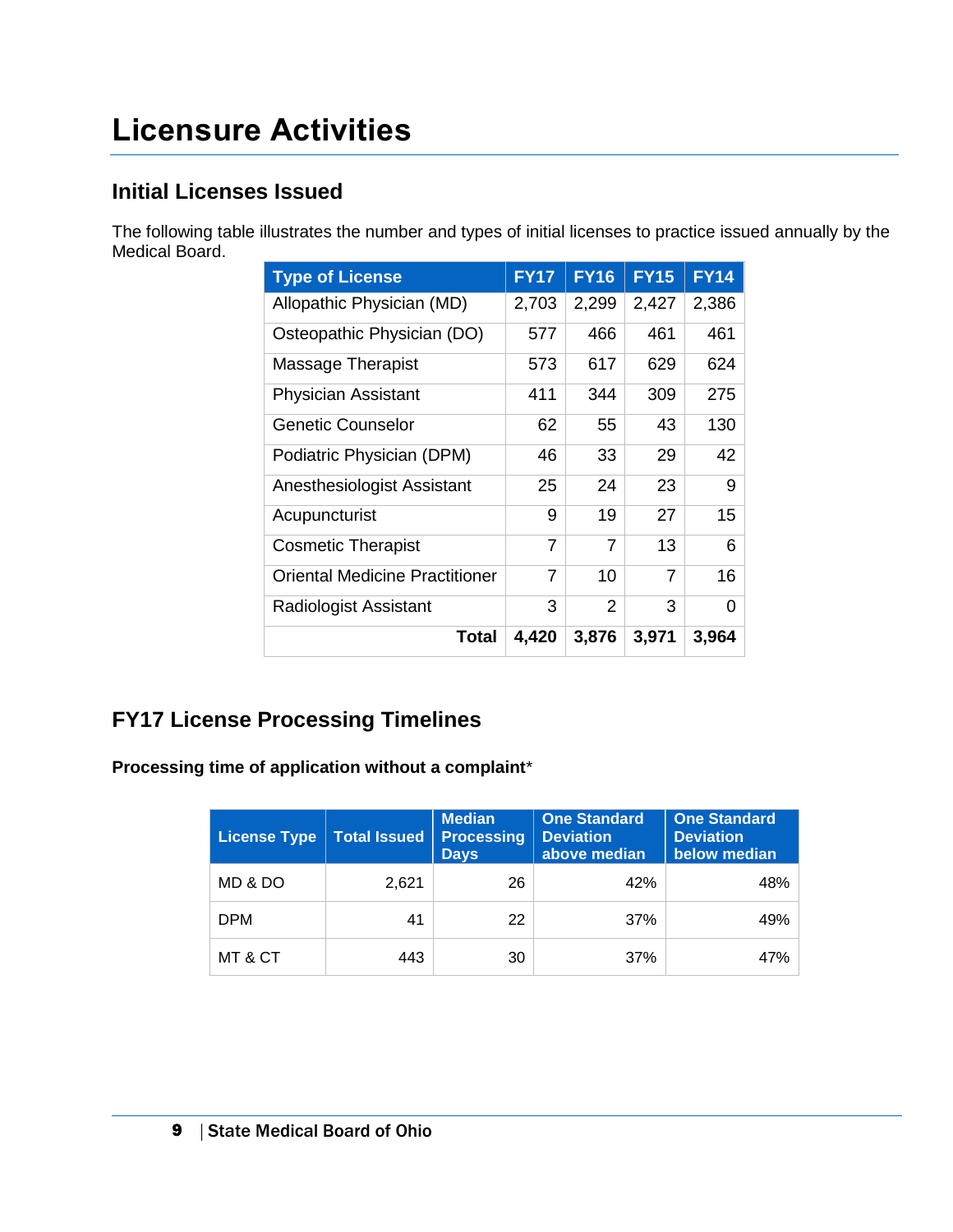#### **Processing time of application with a complaint**\*

|            |     | License Type   Total Issued   Median Processing Days |
|------------|-----|------------------------------------------------------|
| MD & DO    | 659 |                                                      |
| <b>DPM</b> | 5   | 55                                                   |

\*An application with complaint means that a potential violation of the statutes and/or rules enforced by the Medical Board has been identified in the application materials and further review by the Board's Secretary and Supervising Member was required.

#### **MD-DO License Processing Time**



The Medical Board also issues the following types of certificates to practice:

| <b>Special Certificates</b>                            | <b>FY17</b> | <b>FY16</b>       | <b>FY15</b> | <b>FY14</b>   |
|--------------------------------------------------------|-------------|-------------------|-------------|---------------|
| Training Certificates - MD, DO, DPM                    | 2,706       | 2,973             | 2,850       | 2,782         |
| <b>Special Activity Certificates</b>                   | 15          | 36                | 26          | 24            |
| <b>Telemedicine Certificates</b>                       | 11          | 13                | 16          | 32            |
| <b>Clinical Research Faculty Certificate</b>           | 5           | $12 \overline{ }$ | 12          | 10            |
| Conceded Eminence Certificate                          | 2           | 1                 | 3           | $\mathcal{P}$ |
| Visiting Clinical Professional Development Certificate | 1           | 0                 | 0           | 0             |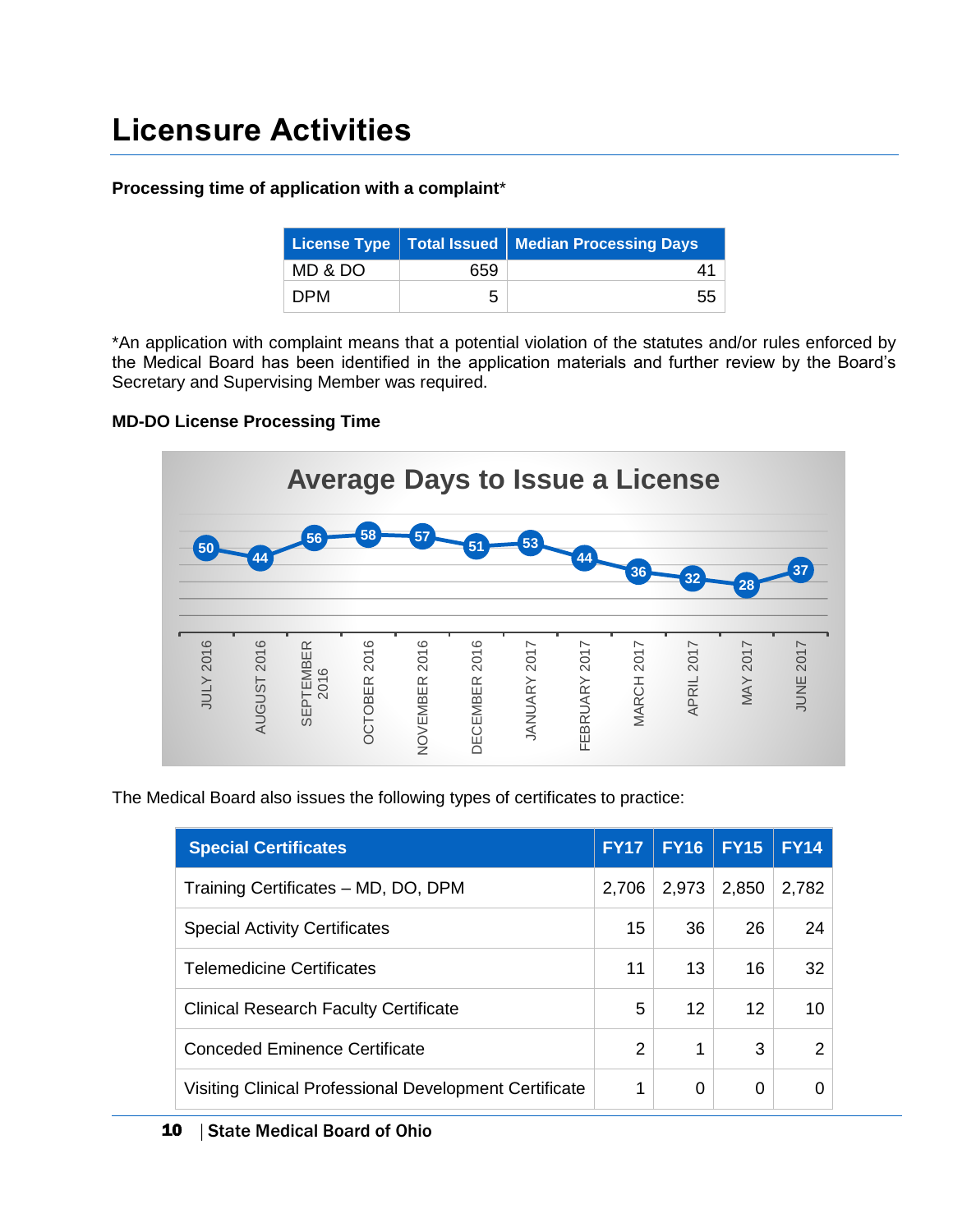**Emeritus Registration:** Physicians, massage therapists and cosmetic therapists who have been licensed in Ohio for at least 10 years and who have retired from active practice qualify for Emeritus Registration. Emeritus practitioners are no longer entitled to engage in the practice of medicine, massage therapy or cosmetic therapy. There were 207 Emeritus registrations issued in FY17.

**Volunteer's Certificates:** ORC 4731.295 allows the Board to issue a volunteer's certificate to an MD or DO who has retired from active practice so that the doctor may provide medical services to indigent or uninsured persons. A volunteer's certificate holder may not accept any form of remuneration for providing medical services. The certificate is valid for three years and may be renewed. No requests for a volunteer certificate were received in FY17.

#### **Licensure Examinations**

Licensure examinations for allopathic physicians (MD), osteopathic physicians (DO), and podiatric physicians (DPM) are administered by national examining boards and are offered throughout the year in a computerized format. Successful completion of national certification examinations is required for those applying for licensure as an anesthesiologist assistant, radiologist assistant, physician assistant, massage therapist, acupuncturist or oriental medicine practitioner.

The Medical Board administers a licensure examination for cosmetic therapy applicants. Twelve candidates sat for the cosmetic therapy licensure exam which was offered four times during FY17. Successful completion of the Ohio exam is required for cosmetic therapy licensure.

### **Limited Branch Schools**

The Medical Board issues Certificates of Good Standing to schools offering courses in massage therapy or cosmetic therapy that satisfying the statutory requirements for curriculum content and instruction hours. The complete list of approved limited branch schools is available on the Medical Board's website, med.ohio.gov.

### **Strategic Licensure Projects**

eLicense Release 4 successfully went live on June 19, 2017. All physicians were moved to the new licensure portal as planned; they could log in and start renewing immediately. In the first two weeks of Release 4 going live, the Medical Board had 1,158 online renewals, 172 new applications submitted, and issued over 120 new licenses.

On the go-live day, a "hyper care" support team was in place to address any technical issues that came up such as the glitch with auto-generating new physician license numbers. These small problems were quickly fixed. Additionally, staffing was increase to provide an even higher level of customer support. The Board shifted customer service specialists to all act as frontline phone receptionists, ensuring callers reached a live person the first time they dialed. The board also offered extended customer support hours during the first weekend eLicense 4.0 was deployed.

Staff will continue to engaged in a continuous improvement effort that redefines work processes that align with the eLicense system capabilities, identifying and resolving system issues as they arise, and identifying system enhancements to improve the user experience.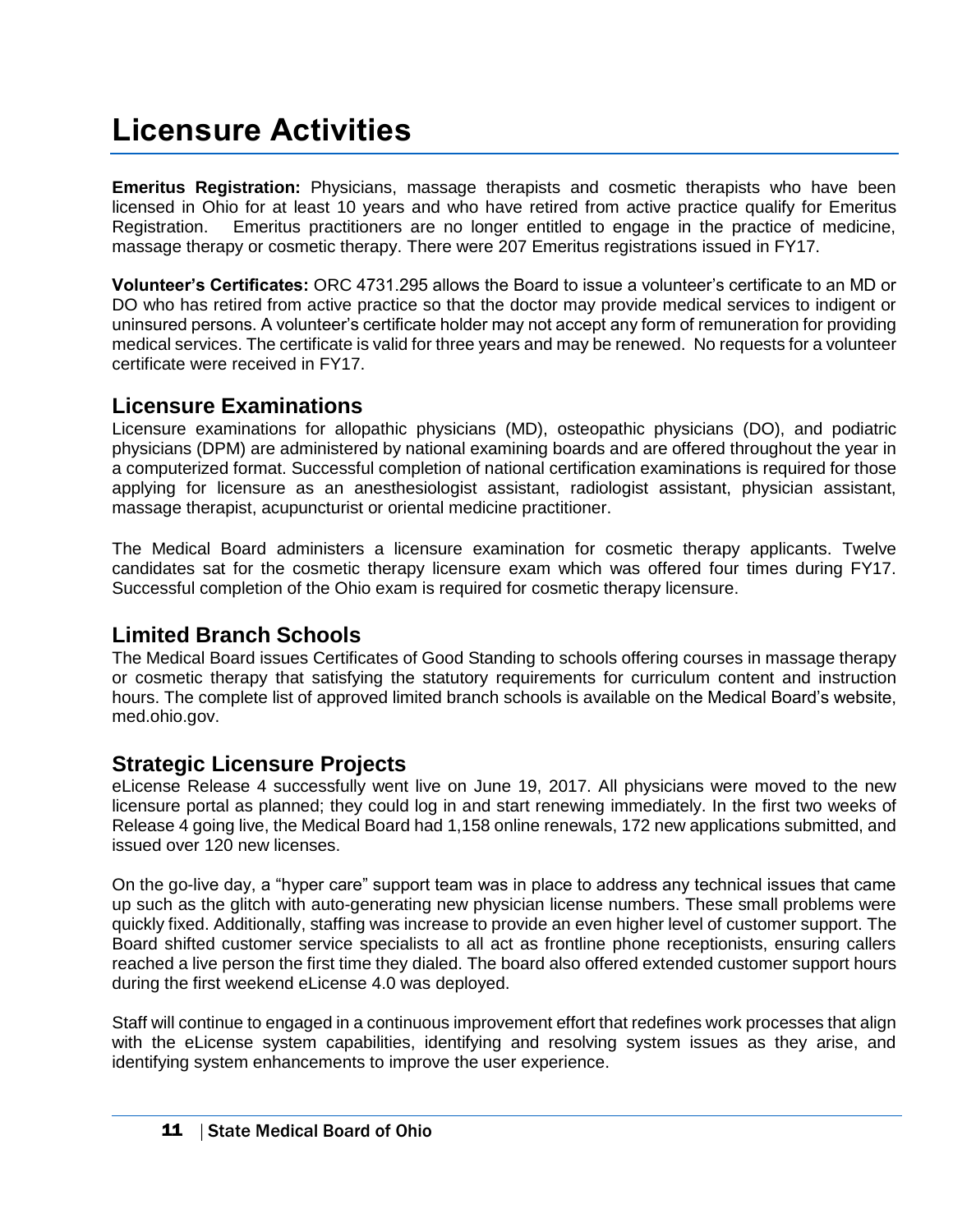### **Licensure Renewal**

The Medical Board uses a staggered system for the biennial licensure renewal of allopathic physicians, osteopathic physicians, podiatric physicians, massage therapists and cosmetic therapists. The first letter of the licensee's last name determines if the license expires on January 1, April 1, July 1, or October 1, in either even numbered or odd numbered years. The licenses of anesthesiologist assistants, physician assistants, radiologist assistants, genetic counselors, acupuncturists and oriental medicine practitioners expire on January 31 of even-numbered years.

Because of the conversion to the eLicense platform, all renewals are now processed and paid via credit card online except naprapath, mechanotherapist, and restricted cosmetic therapist applications.

#### **Number of Renewals Processed by License Type**

| <b>License Type</b>                         | <b>FY17</b> | <b>FY16</b> |
|---------------------------------------------|-------------|-------------|
| Physicians (MD, DO, DPM)                    | 22,329      | 22,446      |
| Massage Therapist/Cosmetic Therapist        | 5,597       | 5,043       |
| Training Certificate (annual renewal July)  | 4,529       | 4,375       |
| <b>Genetic Counselors</b>                   | 2           | 153         |
| Acupuncturists and Oriental Medicine        | 0           | 236         |
| Anesthesiologist and Radiologist Assistants | 0           | 214         |
| <b>Physician Assistants</b>                 | 0           | 916         |
| Tota                                        | 32,457      | 33,383      |

#### **Number of Late Renewals Processed**

| <b>Late Renewals</b>                          | <b>FY17</b> |
|-----------------------------------------------|-------------|
| Massage Therapist/Cosmetic Therapist          | 1,118       |
| Physicians (MD, DO, DPM)                      | 700         |
| <b>Physician Assistants</b>                   | 15          |
| Genetic Counselors                            | 3           |
| Anesthesiologist & Radiologist Assistants     | 2           |
| <b>Acupuncturists &amp; Oriental Medicine</b> | 1           |
| Total                                         | 1,839       |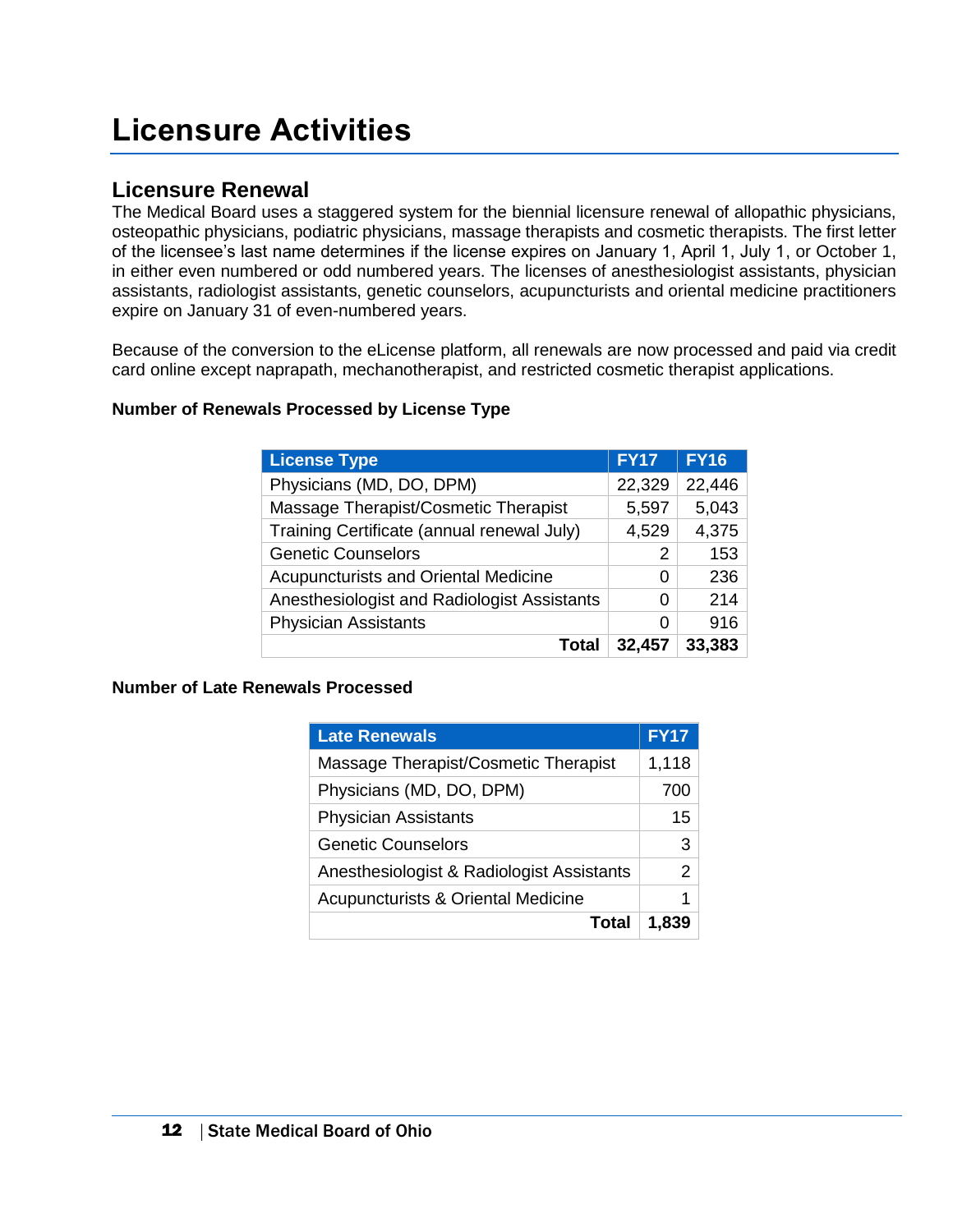# **Investigations, Standards Review and Quality Intervention**

The Medical Board protects the public through effective medical regulation. The Board investigates complaints, takes disciplinary actions against those who violate the Medical Practices Act and other applicable statutes and rules, and monitors licensees on probation.

**Complaints:** Complaints inform the Board of potential problems with a licensee's practice. Complaints are received from a variety of sources, including the public, agency staff, state and national regulatory agencies, physicians, self-reports from licensees, hospitals, and others such as law enforcement and the media.

Types of complaints received include patient care concerns, inappropriate prescribing issues, discrepancies in licensure application information, criminal activity, impairment due to chemical dependency, ethical violations, office practice management concerns, and other issues.

Two Medical Board members, the Secretary and the Supervising Member, oversee the agency's investigative and enforcement activities. Complaints are reviewed to determine if the Board has jurisdiction over the subject of the complaint, and if so, if the allegations violate a section of Ohio law or a rule enforced by the Medical Board. The complaints received and investigations conducted by the Board are confidential per ORC 4731.22(F).

| <b>Complaint Metrics</b>                                                      | FY17            |
|-------------------------------------------------------------------------------|-----------------|
| New complaints received                                                       | 5.426           |
| Closed complaints (includes disposition of complaints received prior to FY17) | 5.687           |
| Median number of processing days from receipt of complaint to closure         | 19 <sup>1</sup> |

### **Licensee Complaint Statistics**

FY17 Medical Board Complaint Disposition

- Of the 5,687 complaints closed in FY17, 2,758 were closed as the issue reported to the Board involved a profession or facility not regulated by the Board or the issue did not warrant further review by the Board.
- There were 2,693 of complaints closed after investigation as the information obtained regarding the allegation did not support disciplinary action.
- The remaining 236 of complaints resulted in disciplinary action by the Board.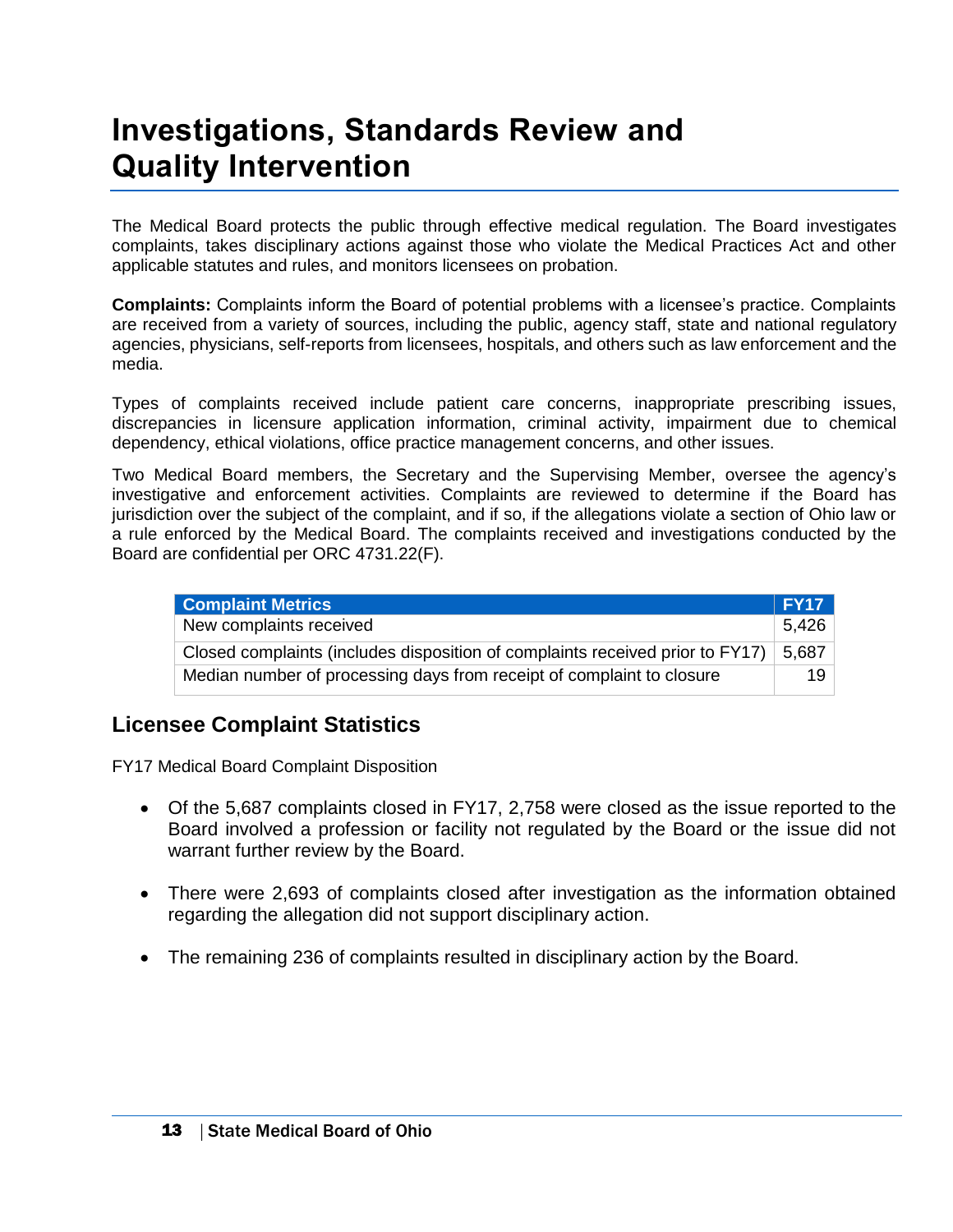# **Investigations, Standards Review and Quality Intervention**



**Field Investigations**: The Medical Board employs 20 field investigators who are based throughout the state.

**Streamlined Investigator Processes and Materials**: During FY17, the Board updated investigator processes to address highest priority cases more quickly, and resolve routine complaints as efficiently as possible. The Board developed a cloud-based system (with supporting hardware) to create immediate reports and instantaneous report filing in the field.

**Standards Review & Quality Intervention Program:** The Standards Review and Quality Intervention Program (QIP) is part of the Medical Board's confidential investigatory process; it is designed to address quality of care complaints. The Medical Board contracts with physicians, and other industry professionals to evaluate certain complaint allegations to determine if the minimal standard(s) of care has been provided to the patient. While some complaints are sent on for formal disciplinary action, most complaints evaluated by this section are resolved via non-disciplinary means.

**Investigations** completed: 976

**Subpoenas** issued: 906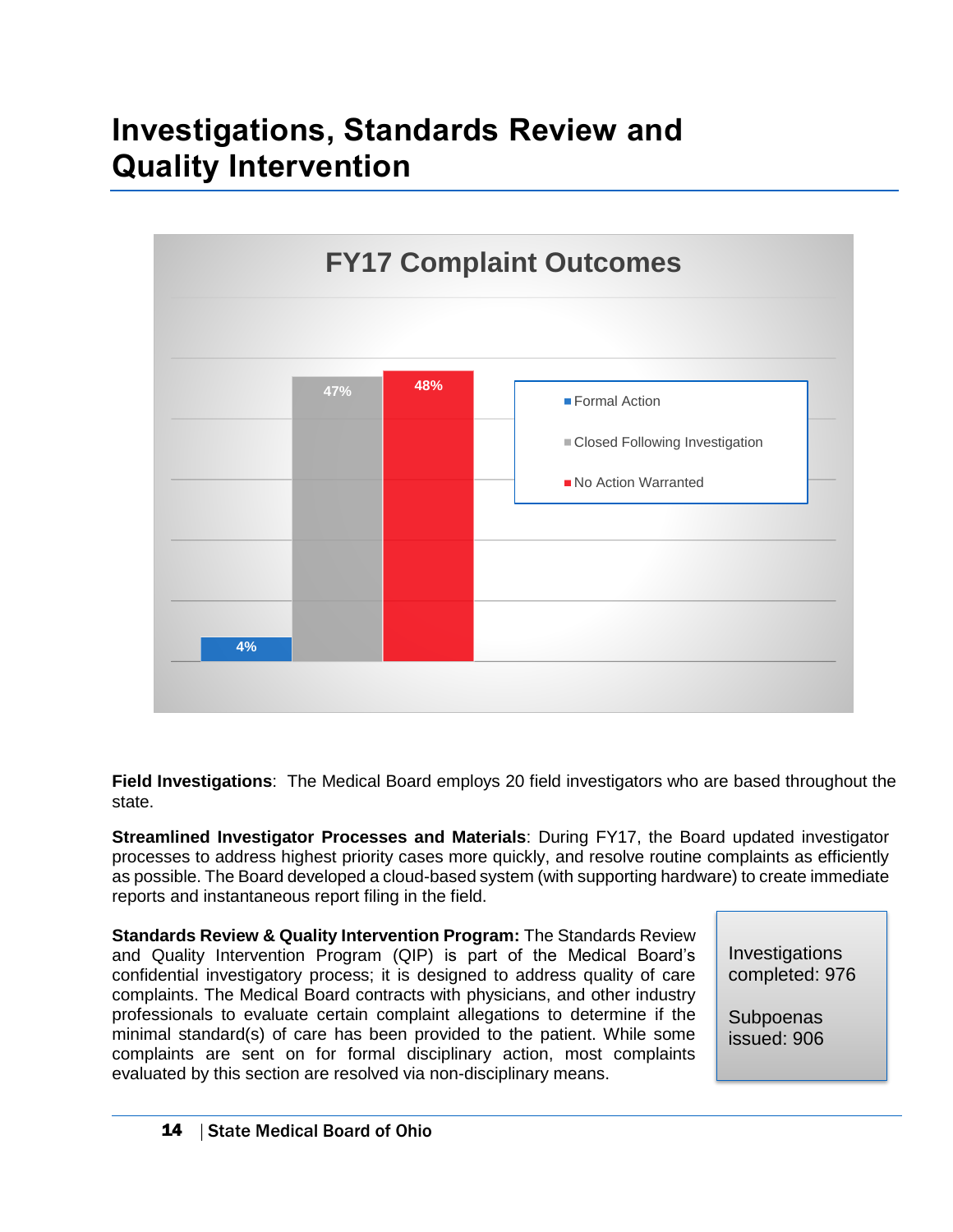### **Investigations, Standards Review and Quality Intervention**

**(continued) Standards Review & Quality Intervention Program:** This program focuses on intervention, with the goal to guide licensees who are beginning to show poor practice patterns or who are failing to keep up with changes in practice standards. With successful intervention, the licensee benefits by improving practice methods; patients benefit from having a better practitioner available to address their healthcare needs; and the Medical Board protects the public without an adverse impact on the availability of care in the community.

Currently, two nurses are employed by the Board to manage the complaints in the Standards Review section.

From July 1, 2016, to June 30, 2017, the Standards Review and Quality Intervention section closed 420 complaints following review without taking any further action. Additionally, 26 licensees were referred to remedial education and 46 licensees were cautioned regarding their practice.

### **Enforcement and Compliance**

**Enforcement:** Enforcement staff review the complaints referred to the section by the Board's Secretary and Supervising Member and prepare the cases for possible disciplinary action. Enforcement attorneys prepare citations, as well as Summary Suspensions, Immediate Suspensions and Automatic Suspensions. They also negotiate Consent Agreements and Voluntary Surrenders.

| <b>Enforcement Metrics</b>   | <b>FY17</b> |
|------------------------------|-------------|
| Depositions conducted by     | 16          |
| enforcement                  |             |
| Subpoenas issued by          | 388.        |
| enforcement                  |             |
| Interrogatories generated by | 90          |
| enforcement                  |             |

| <b>FY17 Cases/Complaints</b>     |     | Total New   Total Resolved   Median Days |     |
|----------------------------------|-----|------------------------------------------|-----|
| Cases                            | 468 | 464                                      | 119 |
| Complaints                       | 808 | 564                                      | 49  |
| Impairment                       |     | 23                                       | 94  |
| Licensure                        |     | 68                                       | 51  |
| <b>Criminal Acts/Other State</b> |     | 219                                      | 20  |
| Prescribing issues               |     | 86                                       | 116 |
| Other                            |     | 119                                      | 91  |

The Medical Board imposed 165 disciplinary sanctions and issued 75 citations in FY17.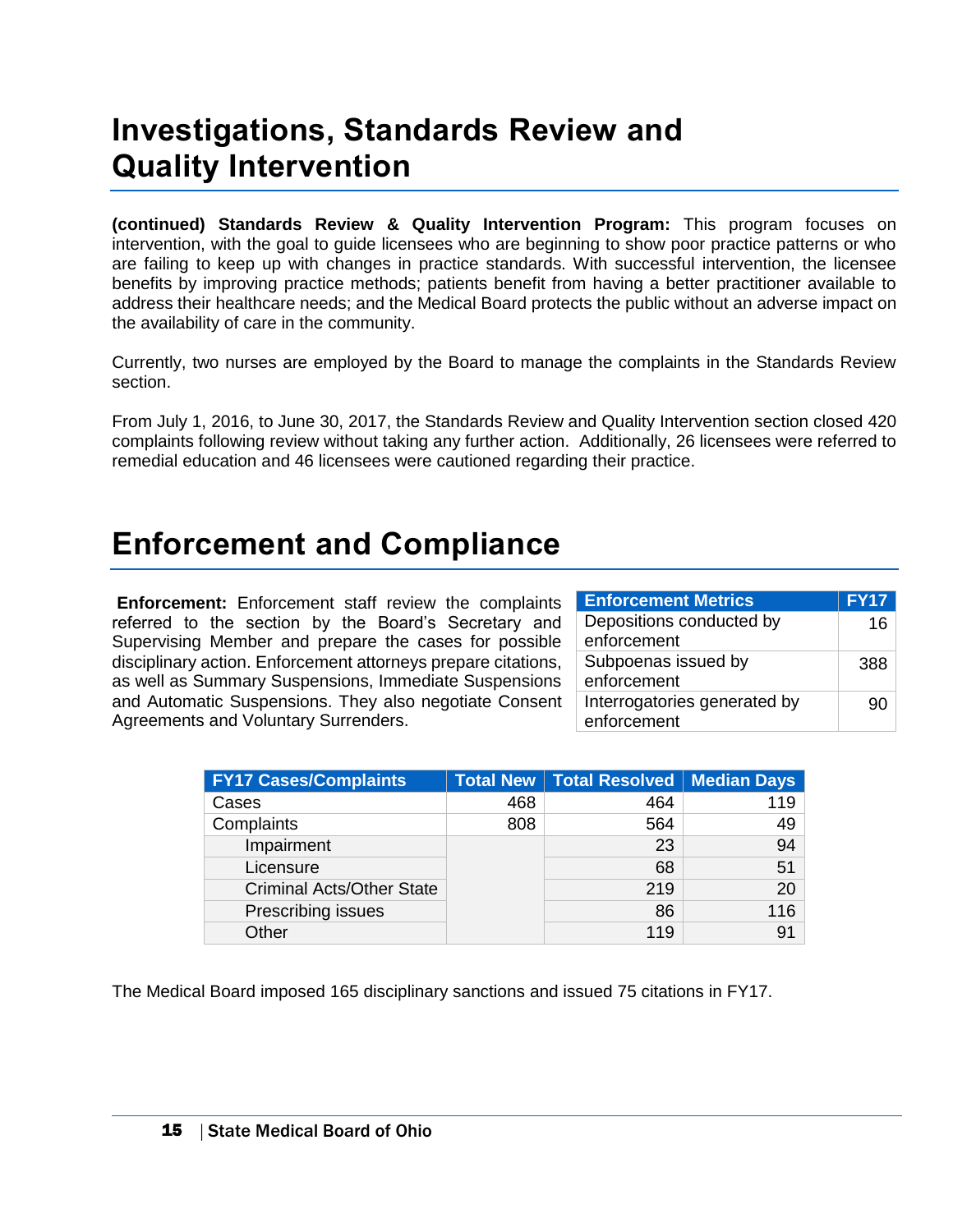# **Enforcement and Compliance**

| <b>Types of Actions Imposed</b>               | <b>FY17</b> | <b>FY16</b>    | <b>FY15</b>   | <b>FY14</b> |
|-----------------------------------------------|-------------|----------------|---------------|-------------|
| <b>Revocations</b>                            | 50          | 47             | 41            | 64          |
| Probations                                    | 31          | 38             | 44            | 45          |
| <b>Indefinite Suspensions</b>                 | 28          | 44             | 37            | 33          |
| <b>Definite Suspensions</b>                   | 10          | 12             | 2             | 4           |
| Reprimands                                    | 10          | 4              | 6             |             |
| Surrenders/Retirements                        | 10          | 5              | 3             | 5           |
| <b>Summary Suspensions</b>                    | 10          | 13             | 8             | 11          |
| Disciplinary Licensure Denials or Withdrawals |             | 18             | 11            | 22          |
| <b>Automatic Suspensions</b>                  | 4           | 3              | $\mathcal{P}$ | 2           |
| <b>Practice Limitations</b>                   | 3           | 3              | 1             | 4           |
| Other penalty imposed                         | 2           | 10             | 0             | 0           |
| <b>Immediate Suspensions</b>                  | ი           | 1              | 1             | 2           |
| No Penalty Imposed/No Further Action          | ი           | $\overline{2}$ | ∩             | 3           |
| Total                                         | 165         | 200            | 156           | 196         |



| Top Reasons for Disciplinary Action   FY17   FY16   FY15   FY14 |     |            |        |     |
|-----------------------------------------------------------------|-----|------------|--------|-----|
| Impairment                                                      | 28% | 25%        | 35%    | 31% |
| <b>Prescribing Issues</b>                                       | 19% | <b>20%</b> | 19%    | 21% |
| <b>Criminal Acts/Convictions</b>                                | 14% | 13%        | 12%    | 18% |
| Actions by Other Boards or Agencies                             | 10% | 8%         | $11\%$ | 6%  |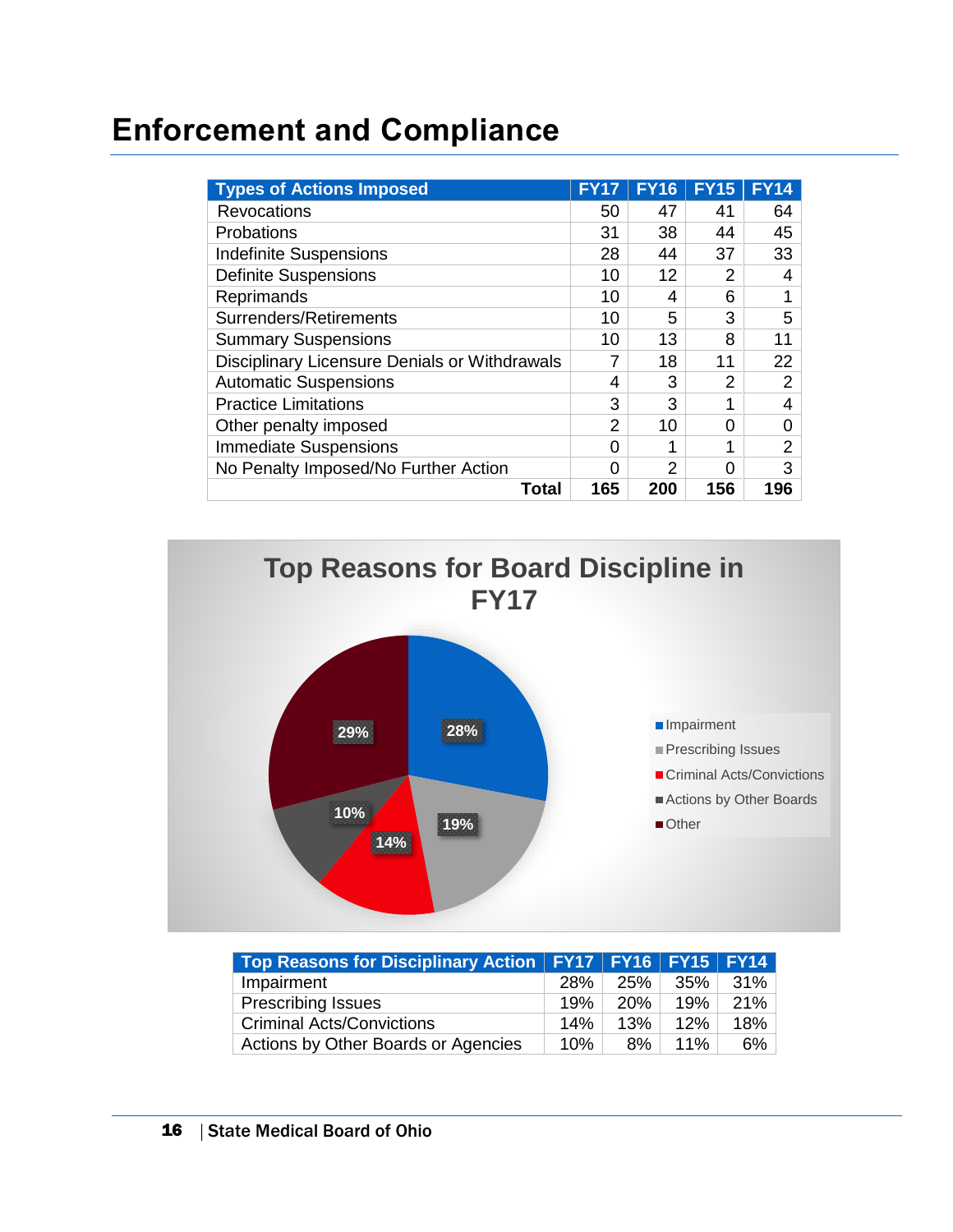# **Enforcement and Compliance**

**Compliance Monitoring:** The Medical Board's compliance staff monitored 319 licensees on probation in FY17. Probationers are usually required to attend periodic office conferences with the Board Secretary or designee to verify that the licensee is fulfilling the specific requirements of the Board Order or Consent Agreement. Compliance staff members participate in nearly 30 such conferences each month.

During FY17, the Medical Board approved 153 requests from licensees on probation for remedial education course approvals, chart review, or other modifications related to compliance with their Board sanction. The Board also approved the release of 49 licensees from the probationary terms and conditions included in their Board Order or Consent Agreement.

The compliance staff is also responsible for verifying that treatment providers, approved by the Board to provide services to licensees with chemical dependency issues, maintain compliance with the requirements in ORC 4731.25 and in Ohio Administrative Code 4731-16. The list of approved treatment providers is available on the Medical Board's website, med.ohio.gov.

### **Administrative Hearings**

**Hearing Unit:** The Medical Board's Attorney Hearing Examiners conduct the administrative hearings of practitioners who requested a hearing regarding citation issued by the Medical Board. Following the conclusion of the administrative hearing, the Hearing Examiner prepares a Report & Recommendation that includes the basis for the hearing, the findings of fact, conclusions of law and a proposed disciplinary sanction for consideration by the Board members. During FY17, 43 administrative hearings were held.

In some situations, after having been notified of the citations issued by the Board, the practitioner does not request an administrative hearing. If that occurs, the Board can either act based upon the information in the citation, which often occurs in less complex cases, or it can request a Hearing Examiner review the Board's evidence to support the charges and prepare a Proposed Findings and Proposed Order, which includes a proposed disciplinary sanction for consideration by the Board members. It is similar in format to a Report and Recommendation, but there is no hearing and there is no evidence presented by the respondent, who waived his or her right to a hearing by failing to submit a hearing request. During FY17, the Hearing Examiners prepared 13 Proposed Findings and Proposed Orders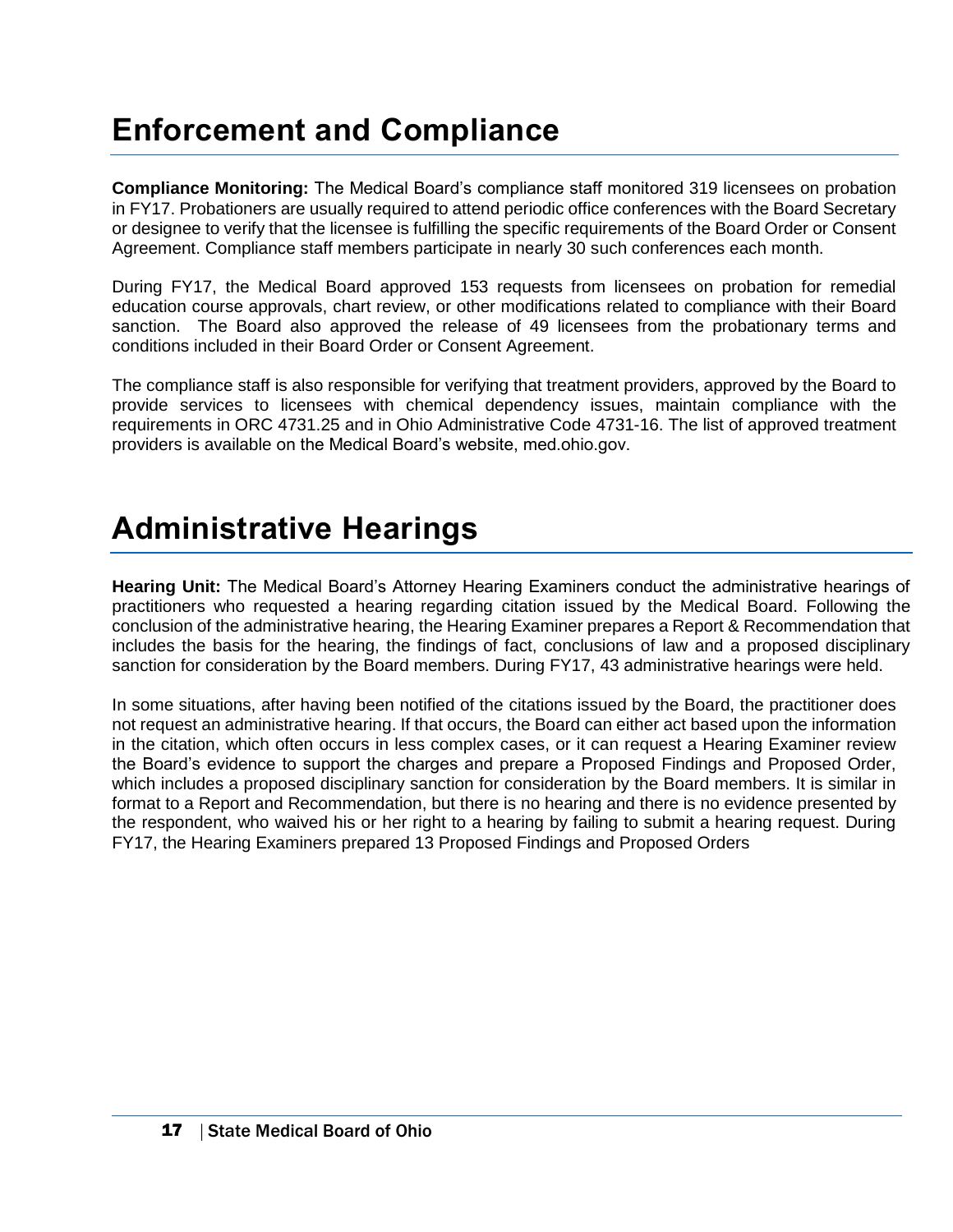# **Administrative Hearings**

The Attorney Hearing Examiners also preside at public rules hearings regarding administrative rules promulgated by the agency. They prepare a report of the hearing for consideration by the Board members. Four public rules hearings were held in FY17.

| <b>Hearing Unit Metrics</b>                                                                  | <b>FY17</b> | <b>FY16</b> | $\mathsf{FY15}$ | <b>FY14</b> |
|----------------------------------------------------------------------------------------------|-------------|-------------|-----------------|-------------|
| Median calendar days from hearing request to<br>first day of hearing                         | 150         | 131         | 119             | 90          |
| Median calendar days from close of hearing<br>record to filing Report & Recommendation       | 31          | 33          | 27              | 24          |
| Median calendar days from filing Report &<br>Recommendation to effective date of final order | 49          | 44          | 49              |             |

### **Public Records Responses**

Public record requests received in FY17: **530**

Median days to completion: **1.5** The Medical Board receives numerous requests for copies of public records each year. While many documents are available through the Medical Board's website, requests for more complex records are provided by the agency.

Requests for disciplinary action files, licensure files and Board meeting materials are the most frequently requested documents. A response to a public records request may require providing hundreds, and in a few cases, thousands of pages of material.

### **Educational and Outreach Activities**

**Rebranding:** In August 2017, the Medical Board communications department undertook a rebranding

campaign. The goal was to create a new logo that could be used for agency identification and consistency in graphic design elements used on items such as letterhead, the website and educational handouts. Following small focus groups with staff and Board members, a logo was created with the assistance of DAS designers. The Medical Board brand guidelines were created as a reference for staff.

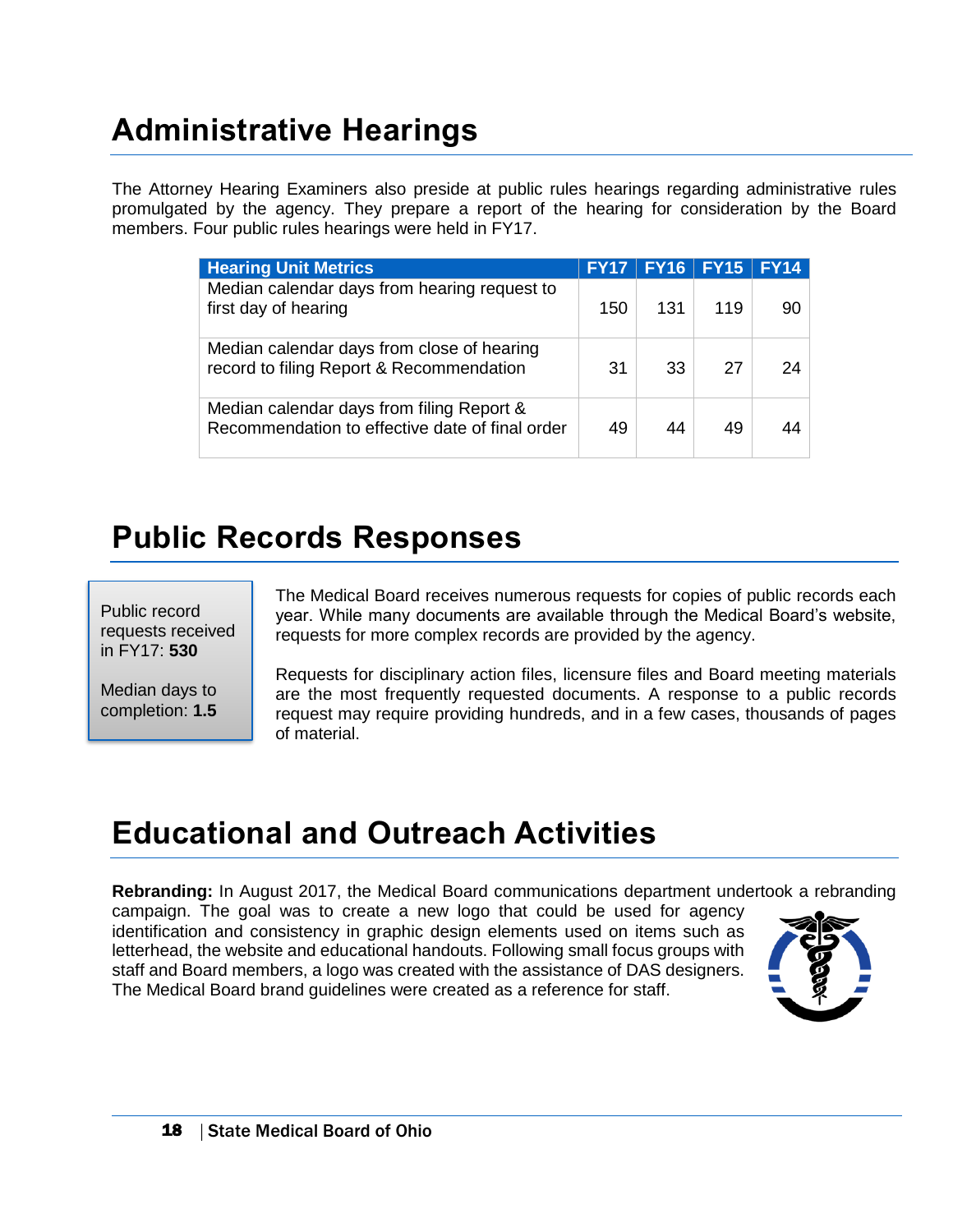# **Educational and Outreach Activities**

**Website Redesign and Migration**: While updating the look on the new website was a substantial change, the more significant changes med.ohio.gov yielded more user-friendly navigation and mobile access. All page layouts and content were reviewed, updated and reorganized during the website redesign and migration to the new content management system.

**Social Media:** Licensees and other stakeholders can now receive updates and helpful information from the Medical Board via social media. Launched in FY17, @ohiomedboard is now the Twitter handle for



the Board. Additionally, the Board's YouTube channel was revamped and now includes numerous videos ranging from eLicense user support to anti-human trafficking awareness. The eLicense YouTube tutorial videos had more than 1,300 views in less than a month.

**Outreach:** The Medical Board continues its efforts to continually improve the information provided to licensees, the public, stakeholders, the media, and other interested parties. During FY17, 80 educational presentations were provided. Board members gave 12 presentations and senior staff provided 68 presentations to state and national audiences.

| <b>Staff</b><br><b>Presentation</b> |
|-------------------------------------|
|                                     |
| 55                                  |
| 8                                   |
| 3                                   |
|                                     |
|                                     |

**Medical Board eNews:** In FY17, the Medical Board prepared and distributed 12 issues of the Medical Board eNews to licensees. This electronic newsletter keeps licensees abreast of policy and rules updates that impact their practice. Issues of eNews are available on the Medical Board's website.

**HealthScene Ohio:** The Medical Board now produces a quarterly publication that highlights the good work of the Board and Ohio's medical professionals. Distribution includes all 70,000 of the Board's licensees, as well as 40,000 print copies sent around the state to healthcare locations accessible to the public. Because of a partnership with CityScene Media Group, the board produces and distributes the magazine at zero cost to licensees.

**Bridge Program**: Following the FY16 pilot with The Ohio State University College of Medicine, the Medical Board expanded the licensure engagement initiative in FY17. Now formally named the Bridge Program, this partnership sends licensure staff and materials to graduating residents, and helps large groups fill out applications on-site. The goal is to have medical students be educated in Ohio, train in Ohio and keep good doctors practicing in Ohio. During FY17, Board staff visited or held planning calls with Ohio State, Adena, Case Western Reserve University, Cleveland Clinic, MetroHealth and NeoMed.